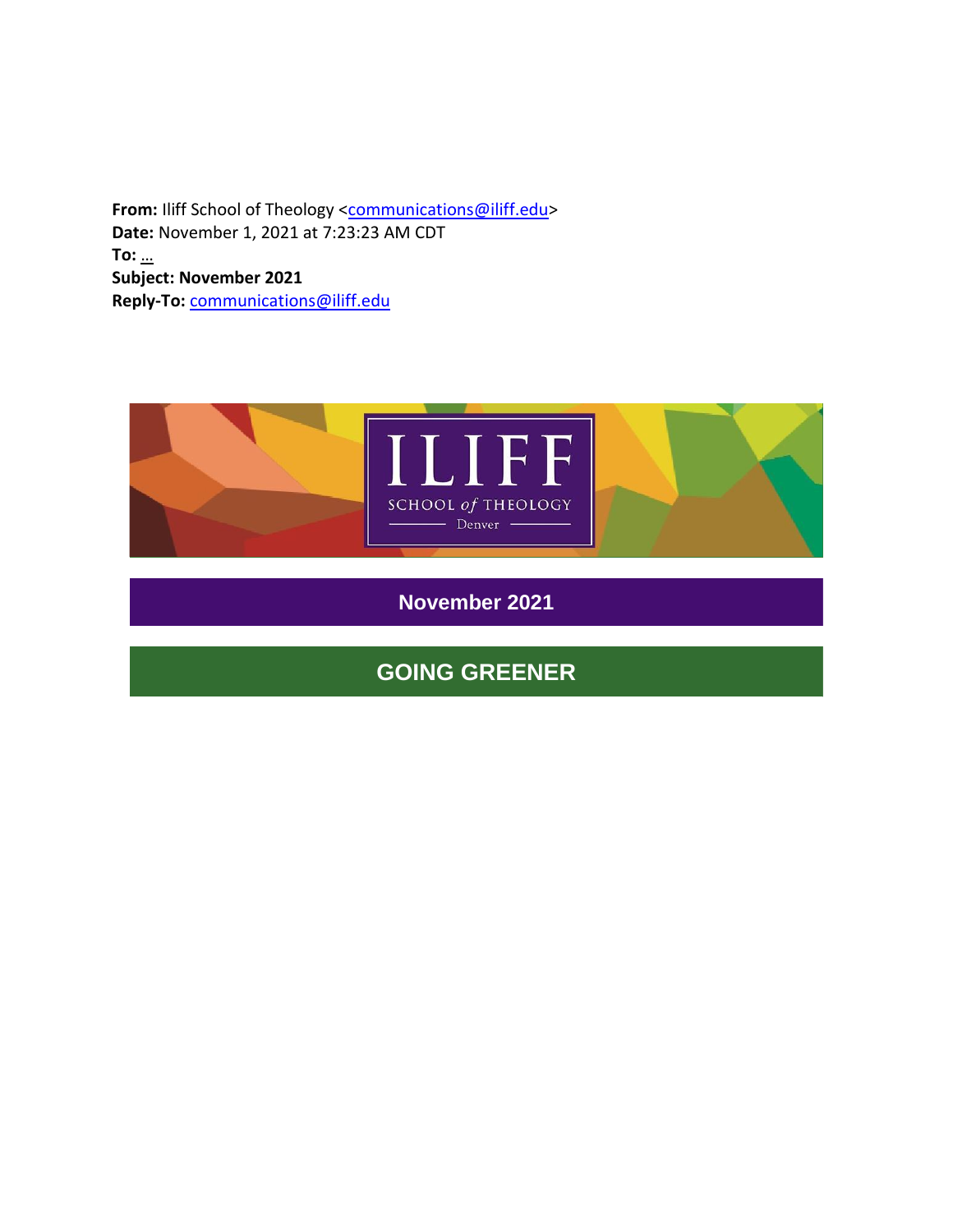

In collaboration with Renewable Energy Ventures, Iliff is reducing its carbon footprint with an additional 88KW of solar panels to the Bacon Education Center and the maintenance building roofs. Iliff President Tom Wolfe had the honor of flipping the



switch to turn on the solar panels which were installed by early October. With these additional solar panels, it should produce approximately 45% of Iliff's campus electricity consumption.

Five years ago, Iliff installed a 100KW solar electric array on the Skaggs/Shattuck roof surfaces. The solar panel installation has provided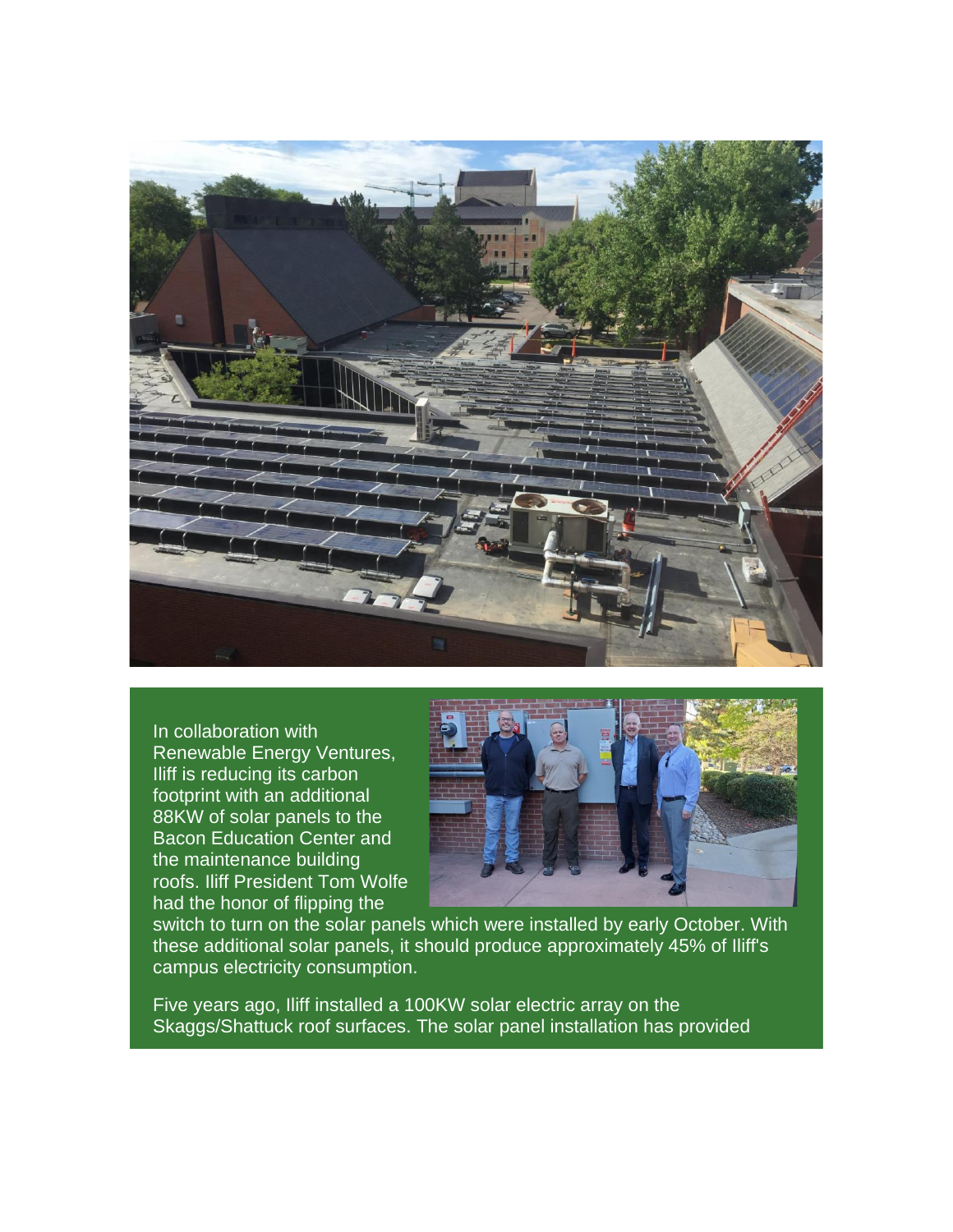approximately 25% of the electricity that the Iliff campus consumed. The installation of the additional solar panels took another two years.

### **STUDENT SENATE LEADERS**

We would like to wish the newly elected student senate leaders a great start to the fall quarter. In speaking with Co-Chair Zachary Herzog, he said that they are very excited to get started in the new school year and have already been busy brainstorming ideas and activities for community building.

Here are the new student leaders:

### **Zachary Herzog (he/him) - Co-Chair**

Zach is a third year student. He is dual enrolled in the MDiv and MAPSC programs. Originally from Denver, Zach now lives in Seattle where he works at Salt House, an ELCA church, where he is leading their new Youth Group and LGBTQ+ Ministries. He also works as the Student Coordinator in Iliff's Office of Institutional Advancement.





### **Kyndyl Greyland (they/them) - Co-Chair**

Kyndyll is a fourth year MDiv student. Originally from Columbia, SC. They now live in West Plains, Montana, where they work at Wyte Rayvn Church, an inclusive Wiccan Church.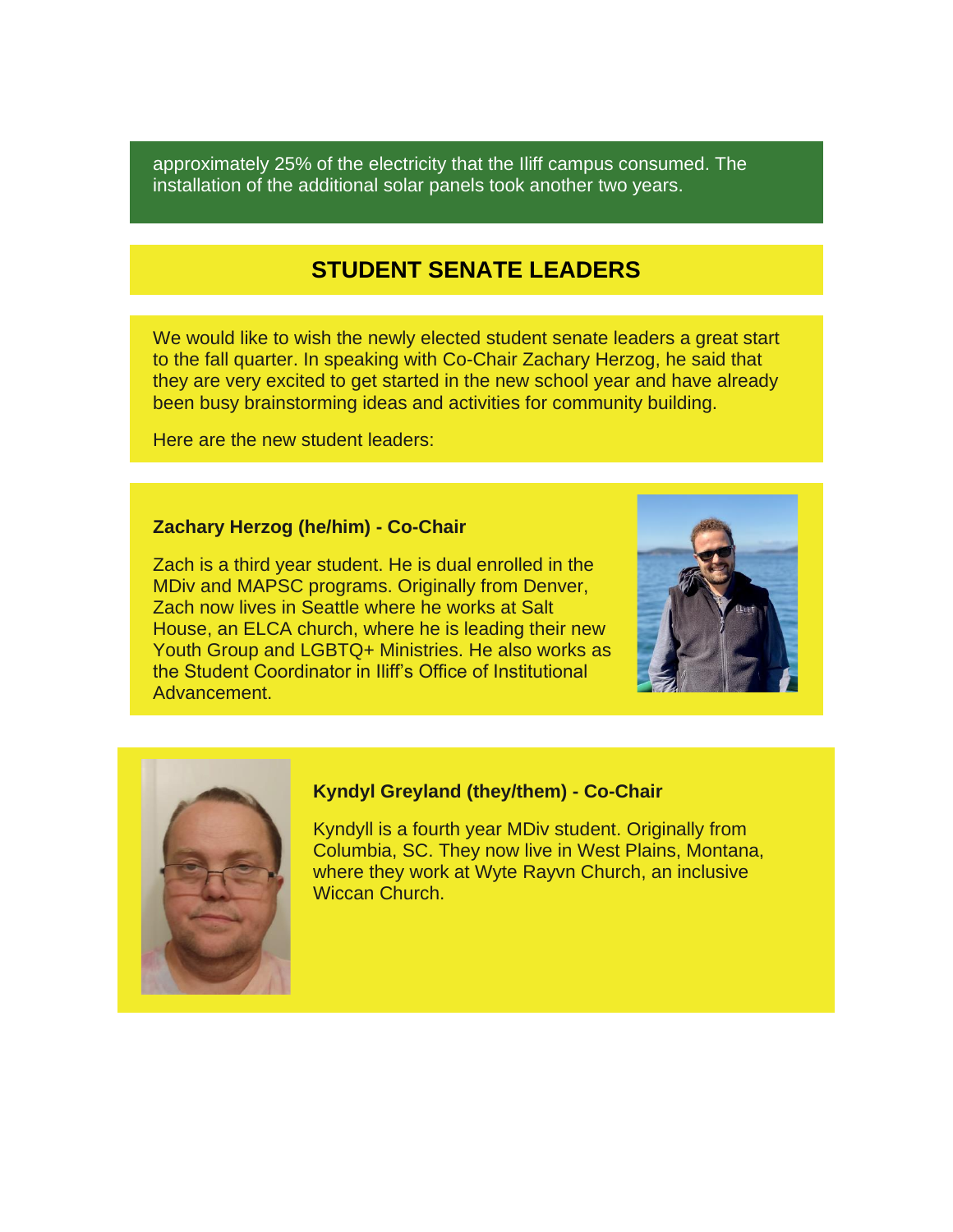### **David Dashifen Kees (they/them) - Secretary**

Dash is a fourth year MDiv student living in Alexandria, Virginia. They are Jewish and practiced Judaism into their teenage years, but encountered Paganism in the mid-90s and have been following that path since then. Dash is one of the initiates of the Firefly House in Washington DC - an organization for Wiccans, witches, polytheists, and other magic workers - and works with the house to offer public Pagan religious and educational events.





#### **Brian Lee (he/him) - Treasurer**

Brian is a third year MDiv student. He has lived in Denver since 2011 where he works as an Environmental Engineer with the US Army Corps of Engineers Institute for Water Resources. Brian is United Methodist and is currently in the candidacy process while doing his internship at Simpson United Methodist Church.

### **Kim Eiffert (she/her) - Communications Chair**

Kim Eiffert is a third year MDiv student. She lives in North Texas with her husband, two daughters, two guinea pigs, and three dogs. Kim's professional background is in design and communications, and she has been serving as the Communications Director at Grace Avenue United Methodist Church in Frisco, Texas, for several years and is a part of the worship team for their sister campus. This year she adds Pastoral Intern to her many roles.



## **TWO MEMORABLE LECTURES**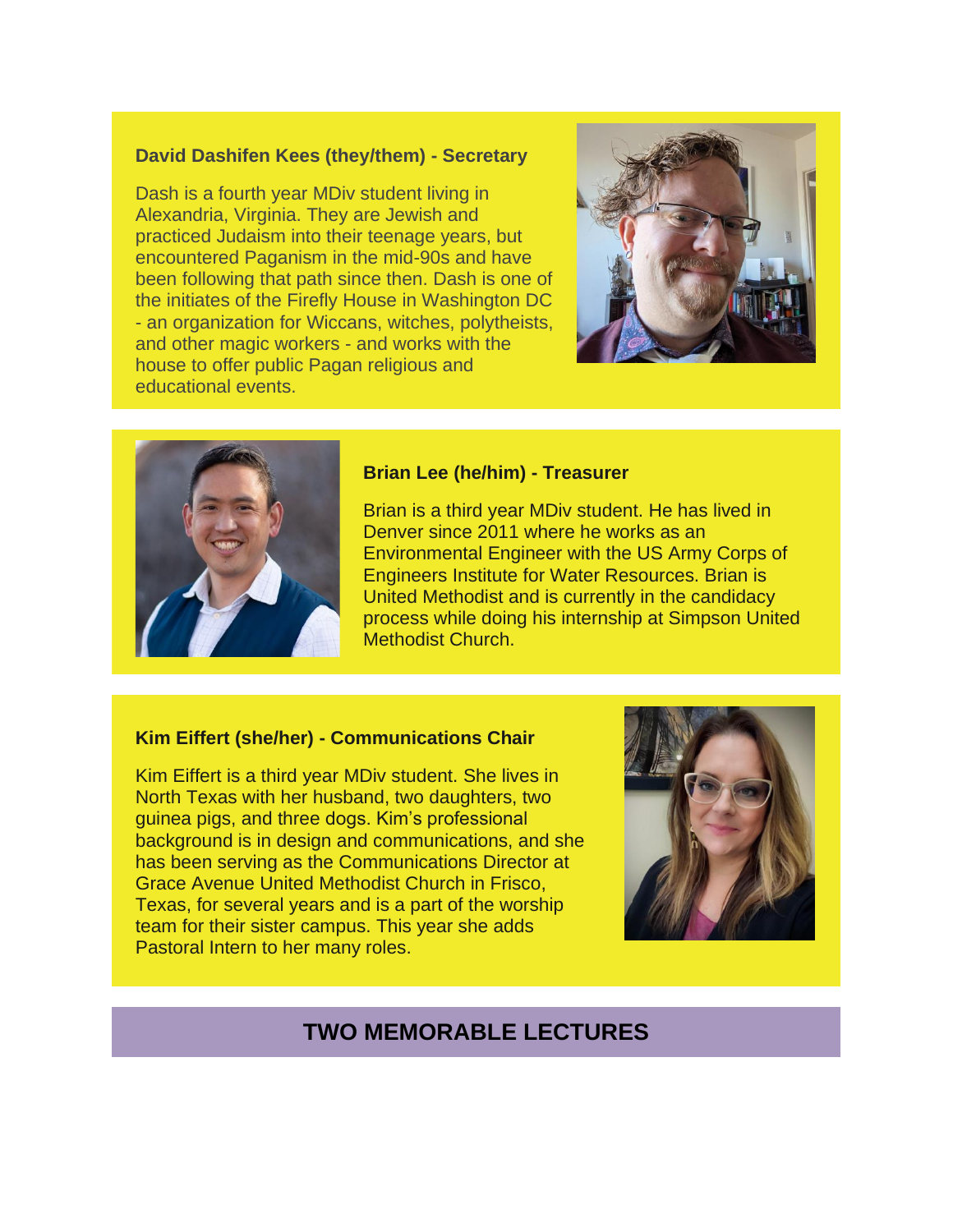

Professor Emeritus Jeffrey Mahan gave his **[retirement lecture](https://r20.rs6.net/tn.jsp?f=001h-eu1vndseDfm9lDR-gLA87qmVbO2rbK6m6LJSPGhn9tlNXt7mzhorzfmL-zpzgdzEFsV9kMzPNj0tg_cV9YM-QKL_sQrslcW1-PnT8WPr5pg-osJbQmViiF1GYZh61fjDZfclTwTABVs0cJHX-JqJgyo6-9ieOjLHFhZJiYdcg=&c=BO1qhxGcXLBvpx5bQmJ-9c3q2rSgbN5U8DuJ7NuMhf4EfkAeFgmJ-w==&ch=J6Nii6bzTjYCM4PutFoKc2DwFNDgS46QHSv-gSlkadcus7PodN_brA==)** at Montview Blvd Presbyterian Church on October 7. You can view the **[video recording](https://r20.rs6.net/tn.jsp?f=001h-eu1vndseDfm9lDR-gLA87qmVbO2rbK6m6LJSPGhn9tlNXt7mzhooO7lqTI_N6q4IO1qLErsogg9ugWx-m6Fo9l6zcjdOhSkg92rBAxCFsZ6kTPqW9vZRYDzhU8W52YM4lImGAktBSpBFIjLCBZmQ==&c=BO1qhxGcXLBvpx5bQmJ-9c3q2rSgbN5U8DuJ7NuMhf4EfkAeFgmJ-w==&ch=J6Nii6bzTjYCM4PutFoKc2DwFNDgS46QHSv-gSlkadcus7PodN_brA==)  [of his retirement lecture here](https://r20.rs6.net/tn.jsp?f=001h-eu1vndseDfm9lDR-gLA87qmVbO2rbK6m6LJSPGhn9tlNXt7mzhooO7lqTI_N6q4IO1qLErsogg9ugWx-m6Fo9l6zcjdOhSkg92rBAxCFsZ6kTPqW9vZRYDzhU8W52YM4lImGAktBSpBFIjLCBZmQ==&c=BO1qhxGcXLBvpx5bQmJ-9c3q2rSgbN5U8DuJ7NuMhf4EfkAeFgmJ-w==&ch=J6Nii6bzTjYCM4PutFoKc2DwFNDgS46QHSv-gSlkadcus7PodN_brA==)**.



As Iliff's **[Everding Distinguished](https://r20.rs6.net/tn.jsp?f=001h-eu1vndseDfm9lDR-gLA87qmVbO2rbK6m6LJSPGhn9tlNXt7mzhotyvCBqkH0I5DrYwLgmfr33y8jvCdESzvSE7PDq73dd_B8peOaQl3YPq_msGrUsvpEEPOa3T983VZ0nqObgk7Ba1P0-9h7T0SLHGJ5DDcoEa&c=BO1qhxGcXLBvpx5bQmJ-9c3q2rSgbN5U8DuJ7NuMhf4EfkAeFgmJ-w==&ch=J6Nii6bzTjYCM4PutFoKc2DwFNDgS46QHSv-gSlkadcus7PodN_brA==)  [Lecturer,](https://r20.rs6.net/tn.jsp?f=001h-eu1vndseDfm9lDR-gLA87qmVbO2rbK6m6LJSPGhn9tlNXt7mzhotyvCBqkH0I5DrYwLgmfr33y8jvCdESzvSE7PDq73dd_B8peOaQl3YPq_msGrUsvpEEPOa3T983VZ0nqObgk7Ba1P0-9h7T0SLHGJ5DDcoEa&c=BO1qhxGcXLBvpx5bQmJ-9c3q2rSgbN5U8DuJ7NuMhf4EfkAeFgmJ-w==&ch=J6Nii6bzTjYCM4PutFoKc2DwFNDgS46QHSv-gSlkadcus7PodN_brA==)** Dr. Kwok Pui Lan gave a public lecture on Tuesday, October 12. The title her lecture is "Women's Protests and Religion." Here is a link to the **[video recording of her lecture](https://r20.rs6.net/tn.jsp?f=001h-eu1vndseDfm9lDR-gLA87qmVbO2rbK6m6LJSPGhn9tlNXt7mzhooO7lqTI_N6qqm_ycwyyDsHVHPNmxpkHmQbByBiGua2rNj5kVoSHwm5QXrKezAB9qgWWjShJ-Tk-wlyTf3eLr9vaCgjmIet46H6Riemu6zKZg4WV0juAmvgx5by206BEIHrWSc1ffGbi0ql2oSO1WU5dqYLCAntpdUva-DgGWS66_FyC4FIoXMx1pPpEjpDSx2LVJLkQxYH0&c=BO1qhxGcXLBvpx5bQmJ-9c3q2rSgbN5U8DuJ7NuMhf4EfkAeFgmJ-w==&ch=J6Nii6bzTjYCM4PutFoKc2DwFNDgS46QHSv-gSlkadcus7PodN_brA==)**.

# **MINISTRY INCUBATOR 2.0**



The **[Ministry Incubator](https://r20.rs6.net/tn.jsp?f=001h-eu1vndseDfm9lDR-gLA87qmVbO2rbK6m6LJSPGhn9tlNXt7mzhooO7lqTI_N6q0rHV9NIntxaJGAwaFF58KhqBZBLBVq3RUk2S849Qvz_r05o6Xl_RTt1dqOOGaoYw4Yo13-J-HqQ17Ze-UkIIWtbPo-ueQr_A5vXnioM4GZMqO7AwrKxU5h0tlq9nx8Vh&c=BO1qhxGcXLBvpx5bQmJ-9c3q2rSgbN5U8DuJ7NuMhf4EfkAeFgmJ-w==&ch=J6Nii6bzTjYCM4PutFoKc2DwFNDgS46QHSv-gSlkadcus7PodN_brA==)** was initiated in 2019 with a community of clergy and laity who co-created new spaces and identified resources most needed for the effective development of new ministries. Consistent with Iliff's recognition that the Spirit uses many religious traditions, the Ministry Incubator accepted 18 Associates for the year 2020. The Associates were from nine different states and an African nation.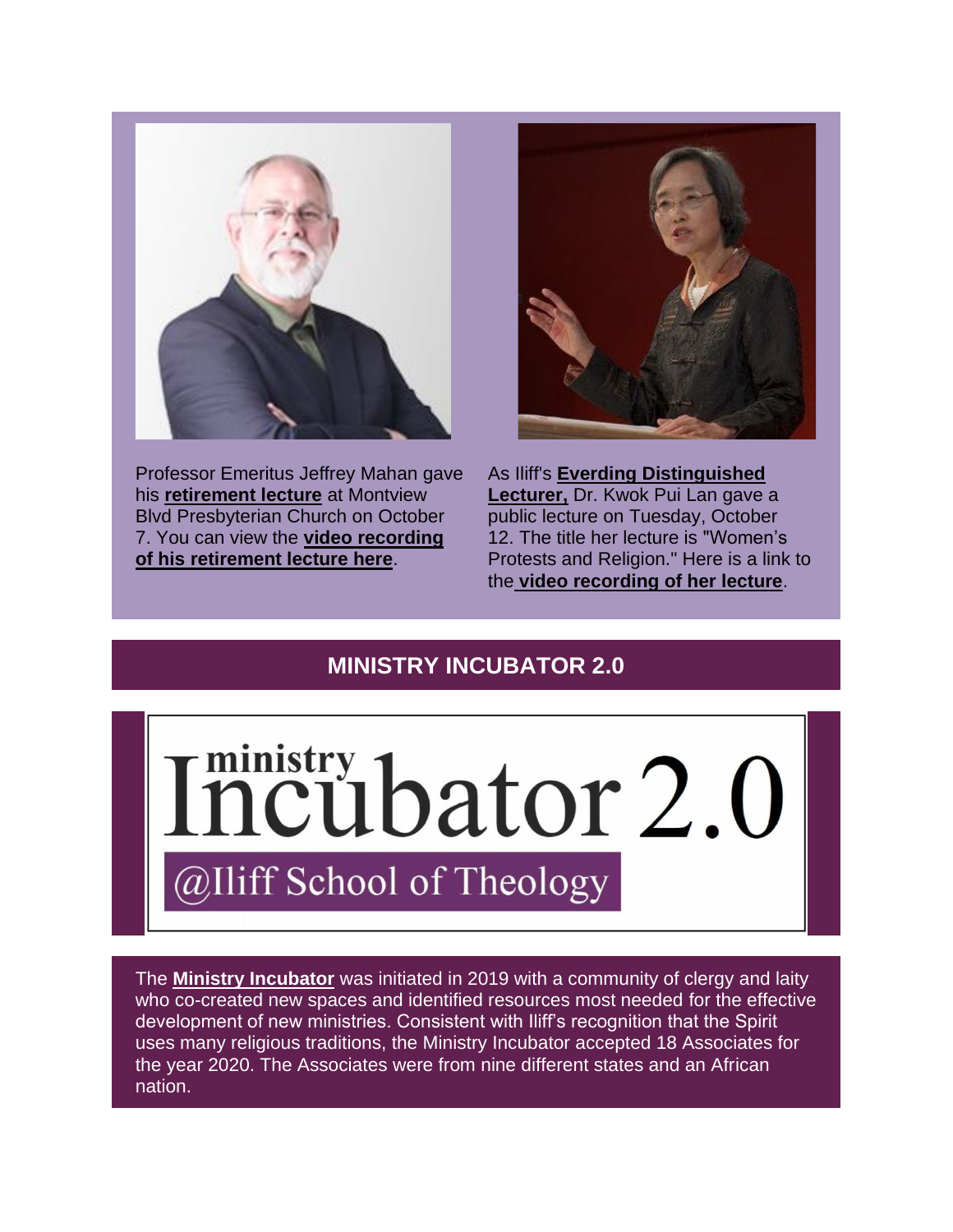Led by Ministry Incubator administrator Rev. Elizabeth Jackson (MDiv. '11) and Chapel Dean Rev. Dr. Cathie Kelsey, the Associates spent time learning from individuals who have succeeded in 'out-of-the-box' ministries as well as cultivating relationships with each other to hone their own ministries' visions, missions, and goals. Building new relationships and networking with each other lead to a yearlong experience and professional gatherings and collaborations that have extended well beyond the structure of the Ministry Incubator.

Following the learnings from its start-up phase, Iliff is pleased to invite applications for the January 2022 Associates for Ministry Incubator 2.0. If you are passionate about exploring, experimenting, and co-creating creative ministry, we encourage you to send in your application which will be open between **November 3 and November 24**.

For the latest information, please visit the **[Ministry Incubator website](https://r20.rs6.net/tn.jsp?f=001h-eu1vndseDfm9lDR-gLA87qmVbO2rbK6m6LJSPGhn9tlNXt7mzhooO7lqTI_N6q0rHV9NIntxaJGAwaFF58KhqBZBLBVq3RUk2S849Qvz_r05o6Xl_RTt1dqOOGaoYw4Yo13-J-HqQ17Ze-UkIIWtbPo-ueQr_A5vXnioM4GZMqO7AwrKxU5h0tlq9nx8Vh&c=BO1qhxGcXLBvpx5bQmJ-9c3q2rSgbN5U8DuJ7NuMhf4EfkAeFgmJ-w==&ch=J6Nii6bzTjYCM4PutFoKc2DwFNDgS46QHSv-gSlkadcus7PodN_brA==)**, and on **[Facebook](https://r20.rs6.net/tn.jsp?f=001h-eu1vndseDfm9lDR-gLA87qmVbO2rbK6m6LJSPGhn9tlNXt7mzholczUJAhCtkHMFqxRz901pmuuyEnm9t3wc8wsrOqmdtVMy5iLSgUEbXJBQzMiJJW9sfpFO8kqqJxxfXL9ENpTDQGvgtNkz02WbodRIIixnryi3NVwNzef4KK58aE8-OSaw==&c=BO1qhxGcXLBvpx5bQmJ-9c3q2rSgbN5U8DuJ7NuMhf4EfkAeFgmJ-w==&ch=J6Nii6bzTjYCM4PutFoKc2DwFNDgS46QHSv-gSlkadcus7PodN_brA==)** and/or **[Instagram](https://r20.rs6.net/tn.jsp?f=001h-eu1vndseDfm9lDR-gLA87qmVbO2rbK6m6LJSPGhn9tlNXt7mzhoqG5xRhHrbFTwDUYAXILlw11QwJp1NoaFeK9jNhOnpcHXkn0bCDavM08wvEzAqRgQxECO2AG8G_JfX9gZHbn-3lJkEJfzgRHcwC7dCtM4vhc5iERPMX_ozzTWbaeXQ4-rQ==&c=BO1qhxGcXLBvpx5bQmJ-9c3q2rSgbN5U8DuJ7NuMhf4EfkAeFgmJ-w==&ch=J6Nii6bzTjYCM4PutFoKc2DwFNDgS46QHSv-gSlkadcus7PodN_brA==)**.

## **TRANSFORMING THEOLOGICAL EDUCATION**



In the autumn issue of [In Trust magazine,](https://r20.rs6.net/tn.jsp?f=001h-eu1vndseDfm9lDR-gLA87qmVbO2rbK6m6LJSPGhn9tlNXt7mzhooO7lqTI_N6qKzbOeIYf1O7A1dofowdKtZCxA_DvPFmPuWY3CpHIAzC3DHf3SSVgP_dYeCqCCCQK-koVcYnGyvYR3e3fbYSmuw==&c=BO1qhxGcXLBvpx5bQmJ-9c3q2rSgbN5U8DuJ7NuMhf4EfkAeFgmJ-w==&ch=J6Nii6bzTjYCM4PutFoKc2DwFNDgS46QHSv-gSlkadcus7PodN_brA==) Rev. Dr. Kristina Lizardy-Hajbi makes the case that there is an urgent need in transforming purpose in theological education. According to her, the "rational, geographically displaced European model of education that we inherited is no longer preparing people for the spaces in which they serve." This call for transformation is especially true for new generations who are more attuned to the "...needs of a pluralistic, interconnected, and suffering planet."

Read her [write-up in In Trust magazine here.](https://r20.rs6.net/tn.jsp?f=001h-eu1vndseDfm9lDR-gLA87qmVbO2rbK6m6LJSPGhn9tlNXt7mzhooO7lqTI_N6q3QRRrTNDu2ko8-4OVRRkYe7N0oBaZ4ZNdd_2_WbCzTNqeDcq8KEtoAFMmUiUTANMovLfIrSAx9SNHDMNBehX4AVfSRIjv8B4e0aN56O5uhuaFMCwW_UOX8APeT_7dZjBT1WBAYspBiw=&c=BO1qhxGcXLBvpx5bQmJ-9c3q2rSgbN5U8DuJ7NuMhf4EfkAeFgmJ-w==&ch=J6Nii6bzTjYCM4PutFoKc2DwFNDgS46QHSv-gSlkadcus7PodN_brA==)

**VINCENT HARDING PORTRAIT**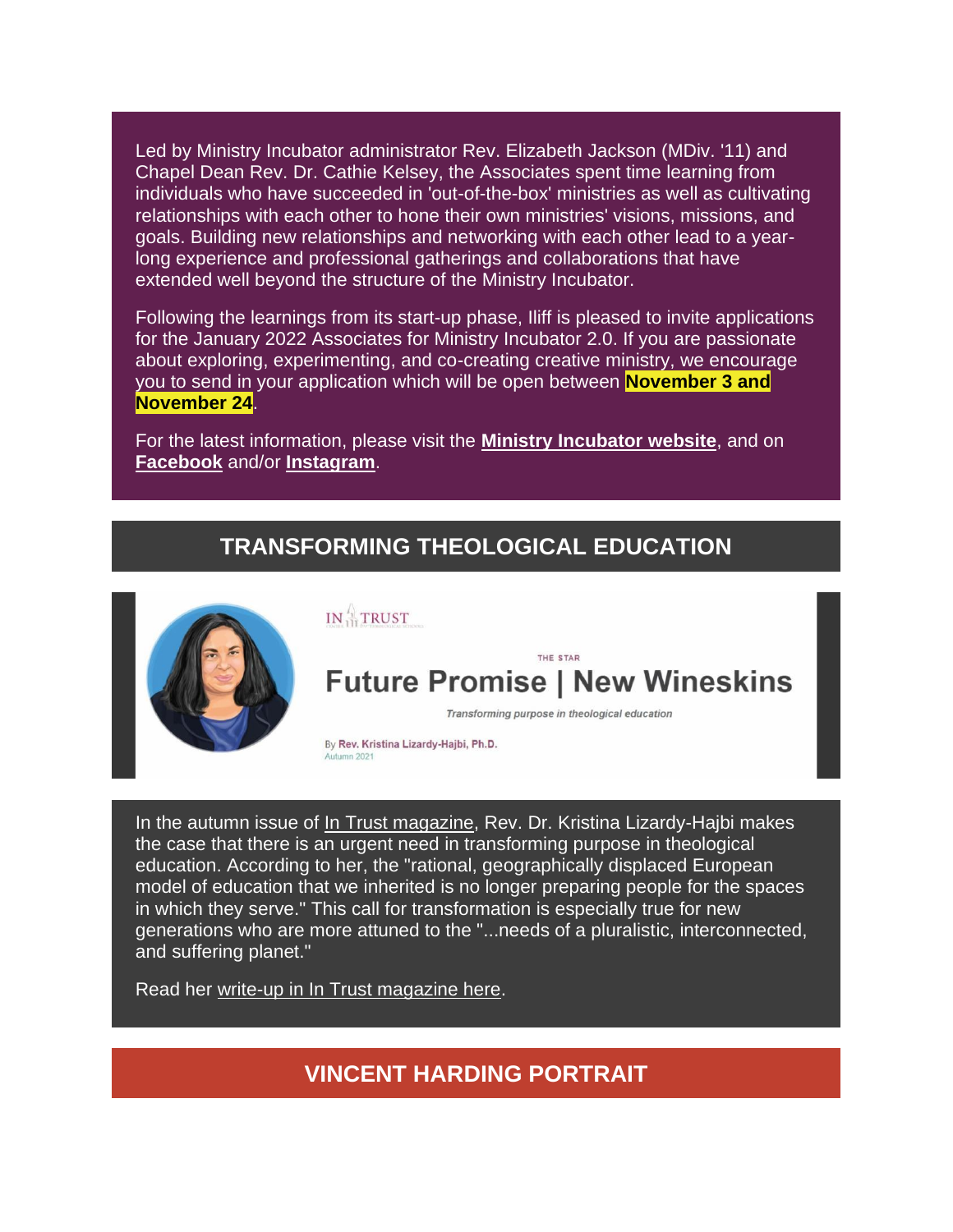

When you enter the Iliff lobby, the beautiful painting of Professor Vincent Harding hangs proudly on the wall behind the front desk. We are so excited to share that **Jordan Casteel**, the artist who created the portrait of Professor Harding, was awarded a MacArthur Genius Grant. The portrait is loan from Iliff alumna Swanee Hunt.

**[Professor Vincent Harding](https://r20.rs6.net/tn.jsp?f=001h-eu1vndseDfm9lDR-gLA87qmVbO2rbK6m6LJSPGhn9tlNXt7mzhoq9e2tUlfxZpp5MCBddEzgd-EP8Pz83VgkhbIBcFkibNNBG6j8PC5EnwIqta8OPX_gP0dX-Yq9_DTxxIBYWVYrNSQd5EdLtuHt48uKpppEqG11FfFwU_j0Y=&c=BO1qhxGcXLBvpx5bQmJ-9c3q2rSgbN5U8DuJ7NuMhf4EfkAeFgmJ-w==&ch=J6Nii6bzTjYCM4PutFoKc2DwFNDgS46QHSv-gSlkadcus7PodN_brA==)** (1931-2014) was an accomplished and highly respected theologian, historian, author, and civil rights leader. He served as a speech writer to [Dr. Martin Luther King,](https://r20.rs6.net/tn.jsp?f=001h-eu1vndseDfm9lDR-gLA87qmVbO2rbK6m6LJSPGhn9tlNXt7mzhooO7lqTI_N6qHuFe96s_7jAXLJ_15PGMlf0Em2T2eUS8XR5dvGS8aHzT6Imj56cfv7XcROl4sozgY7yxUG0LxyNXxTSafJU7Oxk55xSMVzsZGVEIGyJ05IDUPTw2T_kab7qJDQi5oLCr&c=BO1qhxGcXLBvpx5bQmJ-9c3q2rSgbN5U8DuJ7NuMhf4EfkAeFgmJ-w==&ch=J6Nii6bzTjYCM4PutFoKc2DwFNDgS46QHSv-gSlkadcus7PodN_brA==)  [Jr.,](https://r20.rs6.net/tn.jsp?f=001h-eu1vndseDfm9lDR-gLA87qmVbO2rbK6m6LJSPGhn9tlNXt7mzhooO7lqTI_N6qHuFe96s_7jAXLJ_15PGMlf0Em2T2eUS8XR5dvGS8aHzT6Imj56cfv7XcROl4sozgY7yxUG0LxyNXxTSafJU7Oxk55xSMVzsZGVEIGyJ05IDUPTw2T_kab7qJDQi5oLCr&c=BO1qhxGcXLBvpx5bQmJ-9c3q2rSgbN5U8DuJ7NuMhf4EfkAeFgmJ-w==&ch=J6Nii6bzTjYCM4PutFoKc2DwFNDgS46QHSv-gSlkadcus7PodN_brA==) and was in the vanguard of promoting black

studies as an academic discipline at colleges and universities throughout the country. Dr. Harding taught for 23 years as Professor of Religion and Social Transformation at the Iliff and was much loved by his students, colleagues, and the community.

### **CRITICAL RACE THEORY**

In the past year, the teaching of critical race theory (CRT) has sparked intense debates and discussions across the country about its significance and use.

In partnership with the Black Women Solitionaries and the Institute for Religion, Politics and Culture, the Women's Alliance of Iliff is co-hosting a discussion to understand the legal structures that have been embedded within systems and institutions that replicate racial inequality and maintained racism in our society.



### **[REGISTER HERE FOR THE DISCUSSION:](https://r20.rs6.net/tn.jsp?f=001h-eu1vndseDfm9lDR-gLA87qmVbO2rbK6m6LJSPGhn9tlNXt7mzhooO7lqTI_N6q2qY6apy5euD4LKmLKdXXgEbLQSDn5omQjkE_N90VK2x90qwvkfhf9XF89-5R4TiG0GXOWaXn6kvpmCCacxnbd-tQDVRI72wYqiY0wi5xE-wvUgl57bvA97WSkTfEQTZ9Pz3hLpZVOUHOTwmV6UdHMjqVVV1ES39a&c=BO1qhxGcXLBvpx5bQmJ-9c3q2rSgbN5U8DuJ7NuMhf4EfkAeFgmJ-w==&ch=J6Nii6bzTjYCM4PutFoKc2DwFNDgS46QHSv-gSlkadcus7PodN_brA==)**

The panelists for the discussion includes: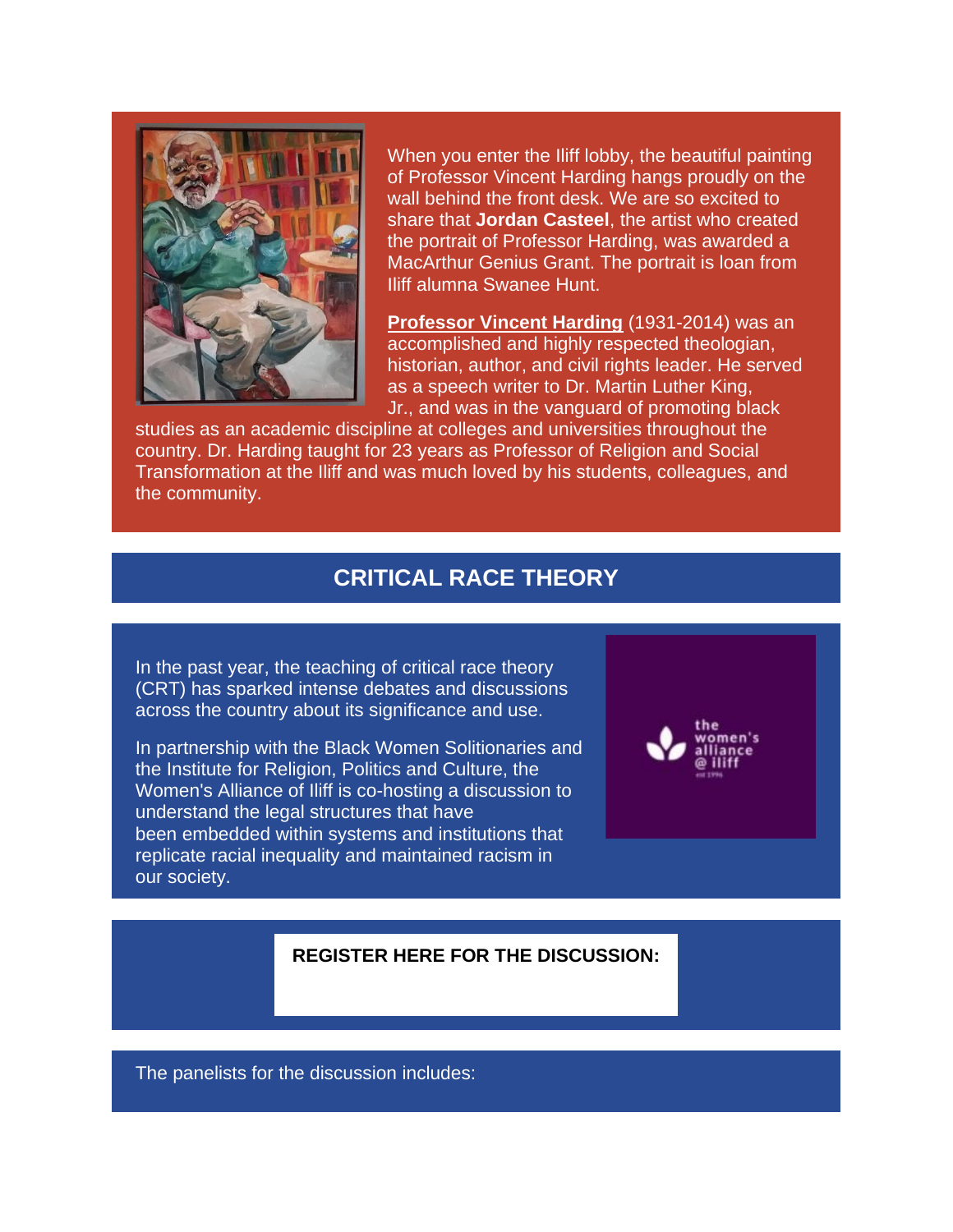**Alexi Freeman**, Professor of the Practice of Law; Associate Dean of Diversity Equity Inclusion; Director of Social Justice Initiatives Sturm College of Law

**Deborah Richardson**, Executive Director and CEO of ACLU-CO

**Rev. Dr. Valarie L. Jackson (DMin. '14**, Senior Pastor Cameron United Methodist Church

**Norma Johnson**, Healer/Poet, Writer Performing Artist, Teacher Speaker, Consultant and Facilitator

**Dr. Carolyn Love**, Educator, Philanthropist, Leadership Trainer and Coach; Owner, Kebaya Coaching ~ Consulting; Black Women Solutionaries, Inc.

# **AI, TECH AND THE END OF THE ANTHROPOCENE**

### **Panelists**

#### Moderator



**Kate Crawford** 

**Timothy Beal** 

**Philip Butler, PhD** 

Iliff's **[Artificial Intelligence Institute](https://r20.rs6.net/tn.jsp?f=001h-eu1vndseDfm9lDR-gLA87qmVbO2rbK6m6LJSPGhn9tlNXt7mzhoqikvUDsCAKMDQ_uscHkUYAVPn0P-SDCcJyBNpErYACEaMO6JjiANtmbhQx_gTcidu4KkJtu178Jo80RvVlKq10=&c=BO1qhxGcXLBvpx5bQmJ-9c3q2rSgbN5U8DuJ7NuMhf4EfkAeFgmJ-w==&ch=J6Nii6bzTjYCM4PutFoKc2DwFNDgS46QHSv-gSlkadcus7PodN_brA==)** is hosting a virtual conversation on **"AI, Tech, and the End of the Anthropocene" at 9:00 a.m. to 10-00 a.m. (MST), November 17**.

**Dr. Philip Butler**, Assistant Professor of Theology and Black Posthuman Artificial Intelligence Systems, is moderating the conversation. He is joined by panelists **Kate Crawford**, one of the world's leading figures in AI and ethics, and **Tim Beal**, a technologically savvy scholar of religious values.

"Human impact on the environment may be reaching a tipping point. The extractive nature of artificial intelligence (extraction of natural resources, of personal data, and of global labor) may be accelerating the crisis. What values might help us reframe our relationship to the environment and to technology in this new phase of human life?"

Please **[click here to register](https://r20.rs6.net/tn.jsp?f=001h-eu1vndseDfm9lDR-gLA87qmVbO2rbK6m6LJSPGhn9tlNXt7mzhooO7lqTI_N6qYwc51ggJQR2caOS8nyXu3-_AVR380F6ODCEtUFuVAtZtwrzKtPnNsuKvsc6OS8CoUOzYKjBXt1YwHzMO63NI2S9RL6OrOqCpuhvUAPCKNd-onBSwPAt9_4bwMvVygLSvc85XLu2P2UIeO84A-hxCo8foTt9GZmEp&c=BO1qhxGcXLBvpx5bQmJ-9c3q2rSgbN5U8DuJ7NuMhf4EfkAeFgmJ-w==&ch=J6Nii6bzTjYCM4PutFoKc2DwFNDgS46QHSv-gSlkadcus7PodN_brA==)** for the event.